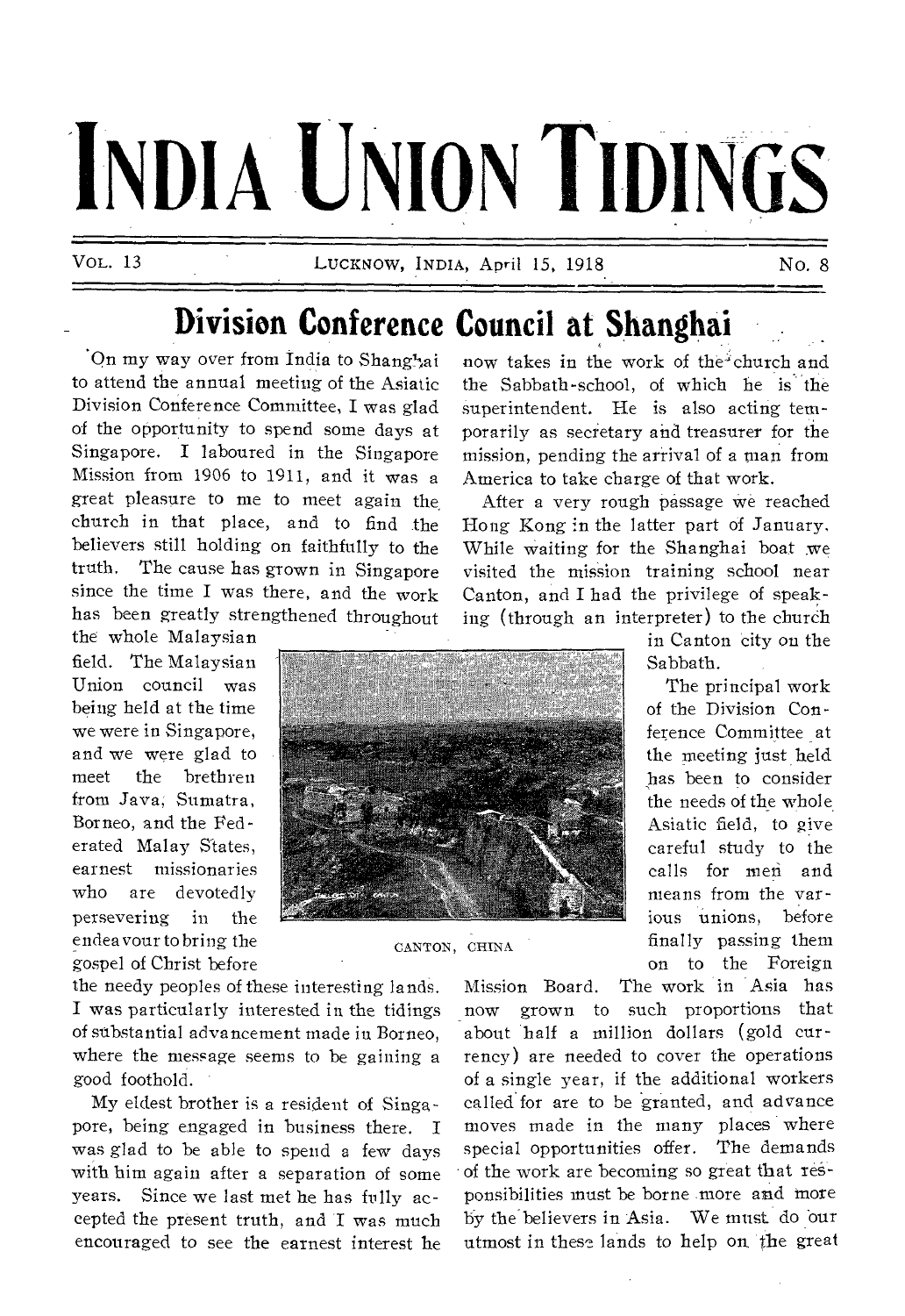work. I was interested in a report presented by Pastor R. F. Cottrell, secretary of the Sabbath-school department, showing the extent to which the believers in various parts of the field had been able to help the cause through the Sabbath-school offerings. The following is a statement showing the average a week for each church member in the 'different unions for the year 1917.

| Name of field       |        |  | ; Average a week, in |               |
|---------------------|--------|--|----------------------|---------------|
|                     | n yezh |  |                      | U.S. currency |
| Malaysia            |        |  | $\ddotsc$            | .079          |
| India and Burma     |        |  |                      | .077          |
| Australasia         |        |  |                      | .073          |
| Japan               |        |  |                      | .06.          |
| China               |        |  |                      | .033          |
| Korea and Manchuria |        |  |                      | .017          |
| Phillipine Islands  |        |  |                      | .015          |

Let us hope that our Sabbath -schools in India will continue to be forward in this good work.

During the council Professor Prescott conducted a very helpful series of Bible studies. The person and work of Christ, and the righteousness that comes through faith in Him constituted the central theme in all these studies. Brother Prescott will remain in the Asiatic field for some time conducting special meetings for the workers at various centres.

I am just about to sail for San. Francisco to attend the forthcoming session of the General Conference. I would ask for the prayers of the readers of the TIDINGS for the success of that meeting, and also that during my visit to America I may be able to present the great needs of the India Union Mission in a way that will impress the hearts and minds of the Lord's people. Let us pray that the Master of the harvest will send forth labourers into the waiting fields. W. W. FLETCHER.

# **Medical Work in Bombay**

It was voted at our last Union Committee meeting in 1917 that an opening should be made in the city of Bombay with our medical work. The beginning of this was to be small, with as little expense as possible, until it was evident that Bombay would be a desirable place for the permanent opening of this branch of our efforts.

Beginning with January 1st, Mrs. Kimble and I made our first attempt to get acquainted with those who were ill and wanted treatment. This, one will realize, was no small undertaking, for in Bombay, as in all large cities, there are always a large number of doctors and scores of others who are extending their services to the ill. RegardlesS Of this we went forward, trusting in our great Leader who has promised His support if we will only go. Our equipment was small, consisting of a few fomentation cloths, kindly lent by Sister Wood, massage cream, and an improvised photophore<sub>y</sub> which could only be used where electricity was in the home.

The first treatment was given by Mrs. Kimble to a lady who had been suffering for a number of years with rheumatism. She was acquainted with our treatments and glad to find someone who could give them. She had been having fomentations in her home and requested that some other line be given. So with our simple photophore a course of treatments was started. During the month some improvements were noticed, but at the end of the month it was found that our photophore had been duplicated and the good work that had been started was taken over by those in the family. Another patient was put on our list who was suffering from a general infection caused by pyorrhea. He was running a high temperature, and most of his joints were swollen and inflamed. He had been in this condition for several months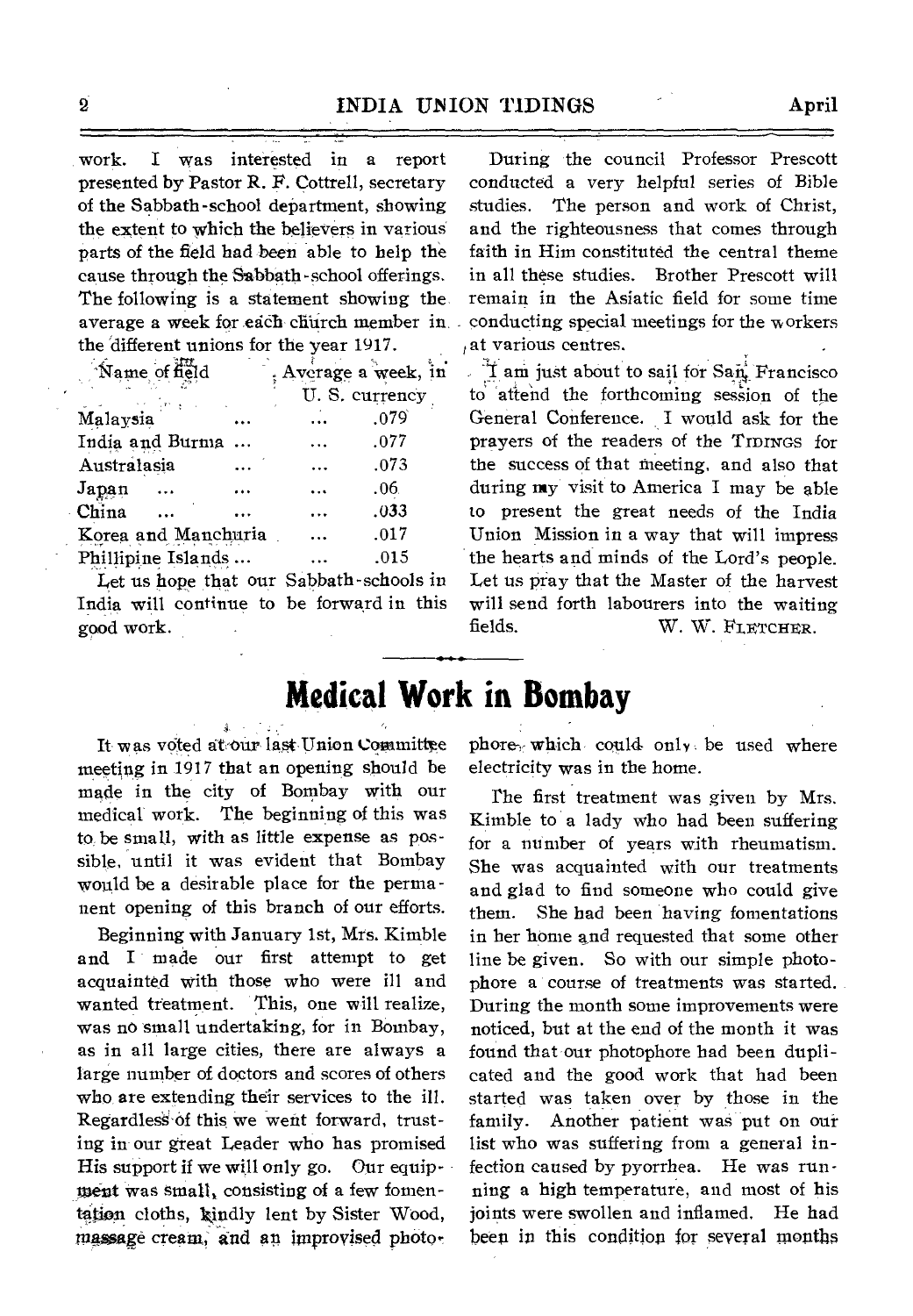when we met him, and he was a most discouraging sight. He had treatments for several weeks. When I left him he was able to walk three to five miles a day. Still other patients came and we were kept busy day by day. Our patients have been from among the English, Parsis, and Indian peoples. Her Highness the Maharani Saheba of Baroda was among these.

The value of treatments given during our first three months 'up to April 1 was over Rs. 1050. Aside from the patients who have had treatments there are at least ten who are ready to take treatments as soon as we equip a place and can give some of the more vigorous kind. The electric light bath, hot and cold spray, electric tub baths, and the various other electrical treatments, are what they are wanting.

them for himself and three were left with me to be mailed to a friend in Persia. I told him about the medical work we were soon to open in Bombay, and the great good this work was doing in other parts of India. With interest beaming from his eyes he moved a bit closer to me and said, "I would like to give you a little gift for your medical work." This, I told him, I would be glad to accept. I made an appointment to meet him later in the day at the hall. I was there at the appointed time and after waiting a little an automobile drove up, the door opened and this gentleman hurriedly came in the hall, handed me a check and left almost before I could thank him in a polite way. I did not have time to read the amount while he was there but when my eyes glanced on the amount

"There is no limit to the usefulness of one who, putting self aside, makes room for the working of the Holy Spirit upon his heart, and lives a life wholly consecrated to God. All who consecrate body, soul, and spirit to this service will be constantly receiving a new endowment of physical,  $^{\circ}$ mental, and spiritual power."—*Ministry of Healing, p. 159*.

We are asked nearly every day when we will be ready to give these treatments. Surely Bombay has thrown its doors wide open for the reception of this branch of our work.

 $\mathbb{C}^{\mathsf{S}^{\mathsf{C}}}_{\mathsf{P}^{\mathsf{C}}}$ 

It was but a few days after we arrived in Bombay that Mrs. Kimble and myself were unpacking some boxes in our church hall when a young man came in. I walked up to the front of the hall to meet him and found he was looking for the book "Daniel and Revelation." He said he had had one about three years ago; had read it through, and then lost it. Since then he bad been telling others about the good reading that was in it, but he was unable to remember all and he wanted to get another. After having a little talk together on the prophecies he bought seven of our books, four of

it read, "Please pay the sum of Rs. 450" etc. It was not only a surprise but a source of great encouragement to Mrs. Kimble and me. With Brother and Sister Pettit we sought God in prayer, thanking Him for his goodness and mercy to us.

Aside from this sum of Rs. 450 we have been able to secure from others who are interested in our medical work enough to make a total of Rs. 1000. Here again we thank our heavenly Father for all, for it is not any merit of ours; He has only used us, His weak instruments. i<br>Video este film

Surely the time has come when a good work can be started in this city. The cry is to be heard on every side, "Come to Bombay." There are few as good openings in India.

We have had many interesting experien-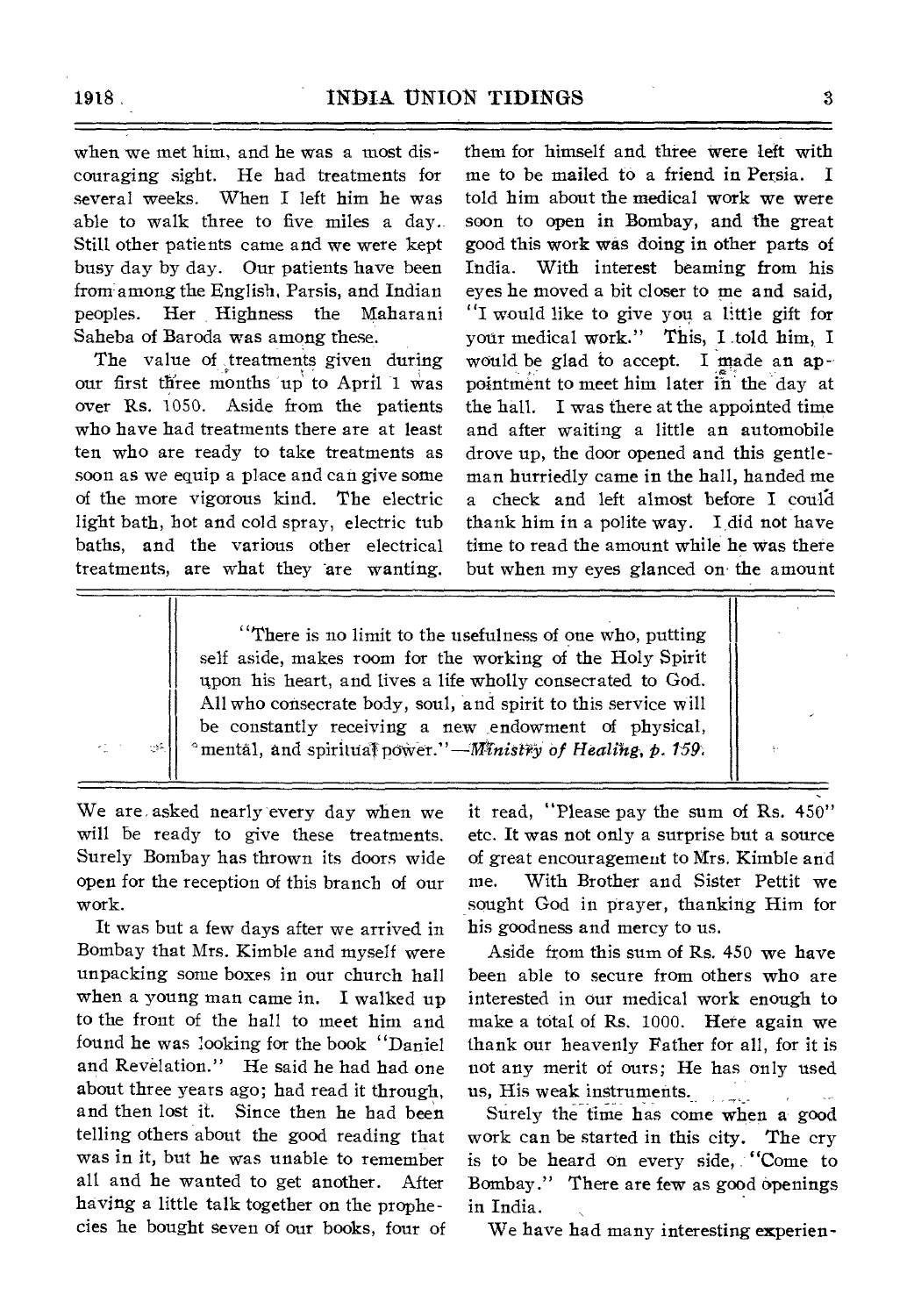ces since coming here. We feel that God has surely blessed the efforts put forth, and we are glad for a part in His *service*  R. L. KIMBLE.

# **The. Manmad Mission Station**.

The workers at the Manmad station are like Tommy Atkins, still "on top and. smiling." We have made a slight advance over the quarter ending December, 1917; so we feel free to state our case before the brethren in the form of this report, asking you to be sure and allot us a portion of your good wishes for next quarter.

Beginning with January, 1918, we held a series of workers' meetings for five days a week, totalling altogether 60 readings. These sermons and studies were given on such special points as seemed to me would be the most helpful in preparing the men for village work. The meetings were conducted in the vernacular; of course, and I believe they will be helpful to the men, both preachers and canvassers.

In addition to what we might call "fundamental truths," and the study of eschatology, we delved<sup>1</sup> quite a little into the prophecies. While' I feel at present (though future experience may cause me to change my opinion), that dates, battles, and the demise of glorified kings is more liable to be busks than meat to the average native worker, still we tried to present portions of Daniel and Revelation in an attractive light. We treated them more as supplements to broad lines of doctrine than as a filling out of certain prescriptions in the form of various diagrams. The "truth of the' fourth beast" and the "great red dragon" with the "great whore," were treated purely as questions involving the Sabbath truth in all its suggestiveness; it was an attempt to trace a unitorm principle. and not a compilation of various popes and kings with dates marking their entrance and exit on the world stage. And I felt that it was worth the effort, for. Thombre, the new worker, was visited by the native

pastor of the C. M. S. church, with various followers, and subjected to a cross-examination on the Sabbath question. Instead of having a protracted argument involving the merits of various texts, he took his Bible and confronted them with Rev.  $17$ —apostate Protestantism—with the denial of God's Sabbath. The men were so unprepared for such a line of thought that they left him with the convincing (?) argument that he should not join: the Adventists, because they were few in number!

Last quarter we reported literature sales to the value of Rs. 125-7. This quarter we are pleased to report Rs. 367-15-9, an increase of Rs. 242-8-9. Whereas Peter Shindi sold Rs. 115-7-0 worth last quarter, this quarter he has sold Rs. 202, an increase for him of Rs. 76-9-0. I began a new man to sell with Peter on the Manmad station platfoim on January 19th; so his quarter is somewhat short. Still, he sold Rs. 165-15-9 worth. Of free literature, 1151 pages were distributed.

Our annual offering for four people was Rs. 10-8, and Sabbath-school offerings from the same number totalled Rs. 18-11-9. And, while I realize that the amounts are woefully small, yet it's a beginning; the work is young; and we are hopeful that "the child is father to the man," and time and Providence will work with us. We now have one worker beginning to give his entire time to village preaching.

ROLLAND E. LOASBY.

"Doctrines are of use only as they are practised. Men may go to perdition with their heads full of truth. To hold the truth and fight for it is one thing. To be sanctified through it is another."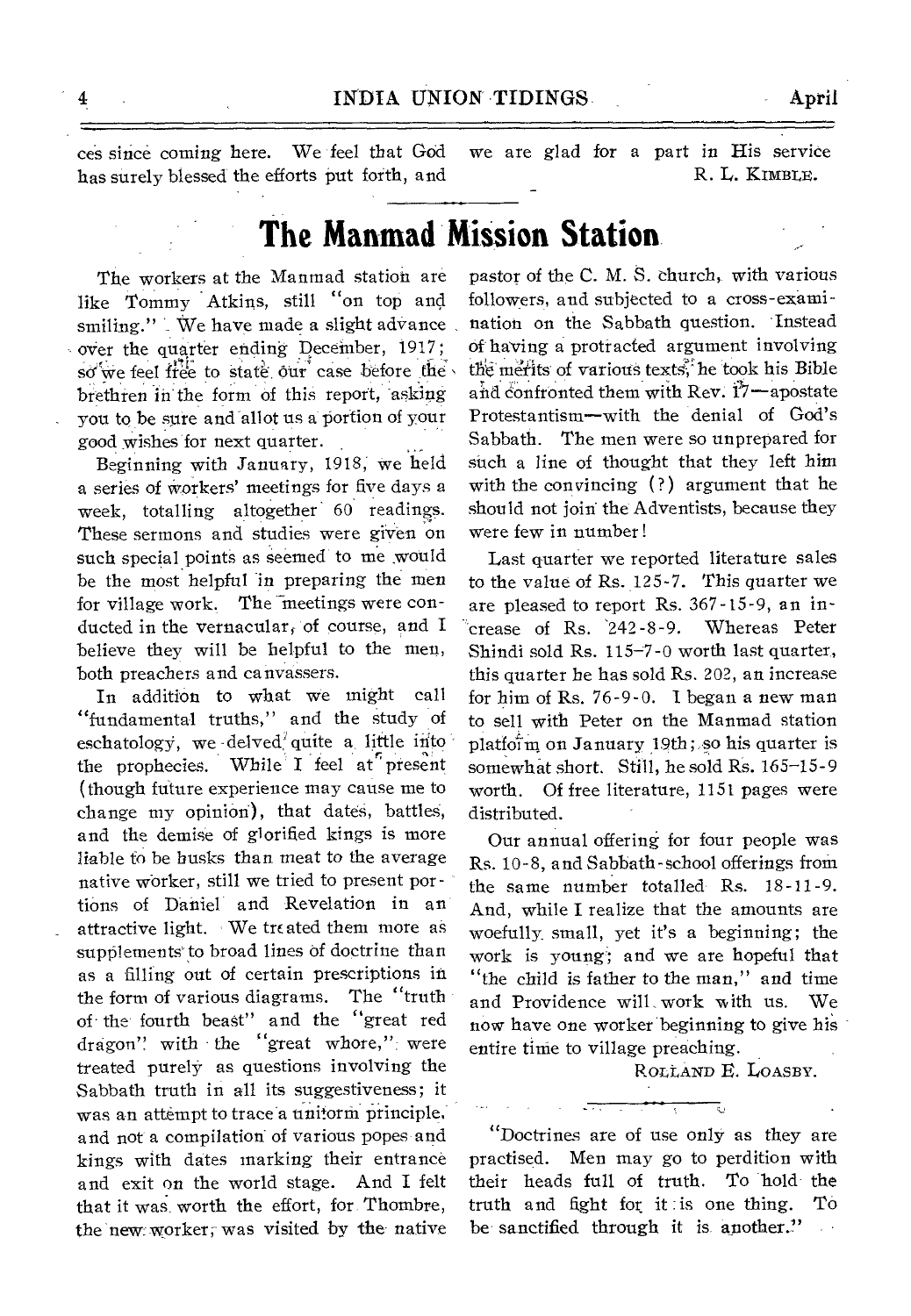# **Bombay Presidency**

For almost five years we have been calling for someone to open work among the Gujarati-speaking people. We are still hoping and praying that God will grant our request and that help will soon be on the ground to follow up the interests already created, for this is a most interesting field and gives promise of being a very fruitful one.

During the closing days of March three persons were buried with their Lord by baptism in the Tapti river at one of the large bathing ghats in the city of Surat. These three, as well as one of our young men from Lucknow, have been looking the first baptism by immersion known during the past forty years in Surat. The father of one of the men is a well known pioneer, and a minister of the gospel for more than forty years. He attended the service and said it was the first baptism of this nature that he had ever witnessed, but said it seems to meet the requirements of the Bible. I should also state that this man while preaching the gospel has been an honourary pastor of the Irish Presbyterian Church for this forty years and served without pay, choosing to earn his own living and to give his children a liberal education by his own labour.

## **When to Leave the Cities**

As the siege of Jerusalem by the Roman armies was the signal for flight to the Judean Christians, so the assumption of power on the part of our nation  $(U, S, A)$ , in the decree enforcing the papal sabbath Will be a warning to us. It will then be time to leave the large cities, preparatory to leaving the smaller ones for retired homes in secluded places among the mountains.—Test. *Vol. V,* pp. *464,465.* (See also Vol. VII, p. 141.)

forward to the day when they could openly take this stand before their own countrymen. The time seemed ripe for these to be baptized while I was visiting the place, thus leaving the young brother who has been in attendance at the Lucknow school for a later period. We trust that it will not be long before others will follow. By far the largest interest in the Bombay field is to be found in the Gujarat. On the whole they are a very progressive people, and are searching for something they have not yet enjoyed.

Some three hundred persons gathered to witness the scene. I was told that it was

Among the onlookers was another prominent Indian minister who has travelled much in his labour, and at this time was on a tour from Jubbulpore, spending a few days in the Gujarat. He stated that this was the first baptism of this nature he had ever seen. We believe a good impression was made, and we feel that the:ones taking this stand will prove faithful, and, under God, will in reality be not only among our "first fruits" here, but will do much to lead others into the light which they enjoy.

We ask an interest in your prayers for this most interesting part of our field. One thing that makes this field progressive is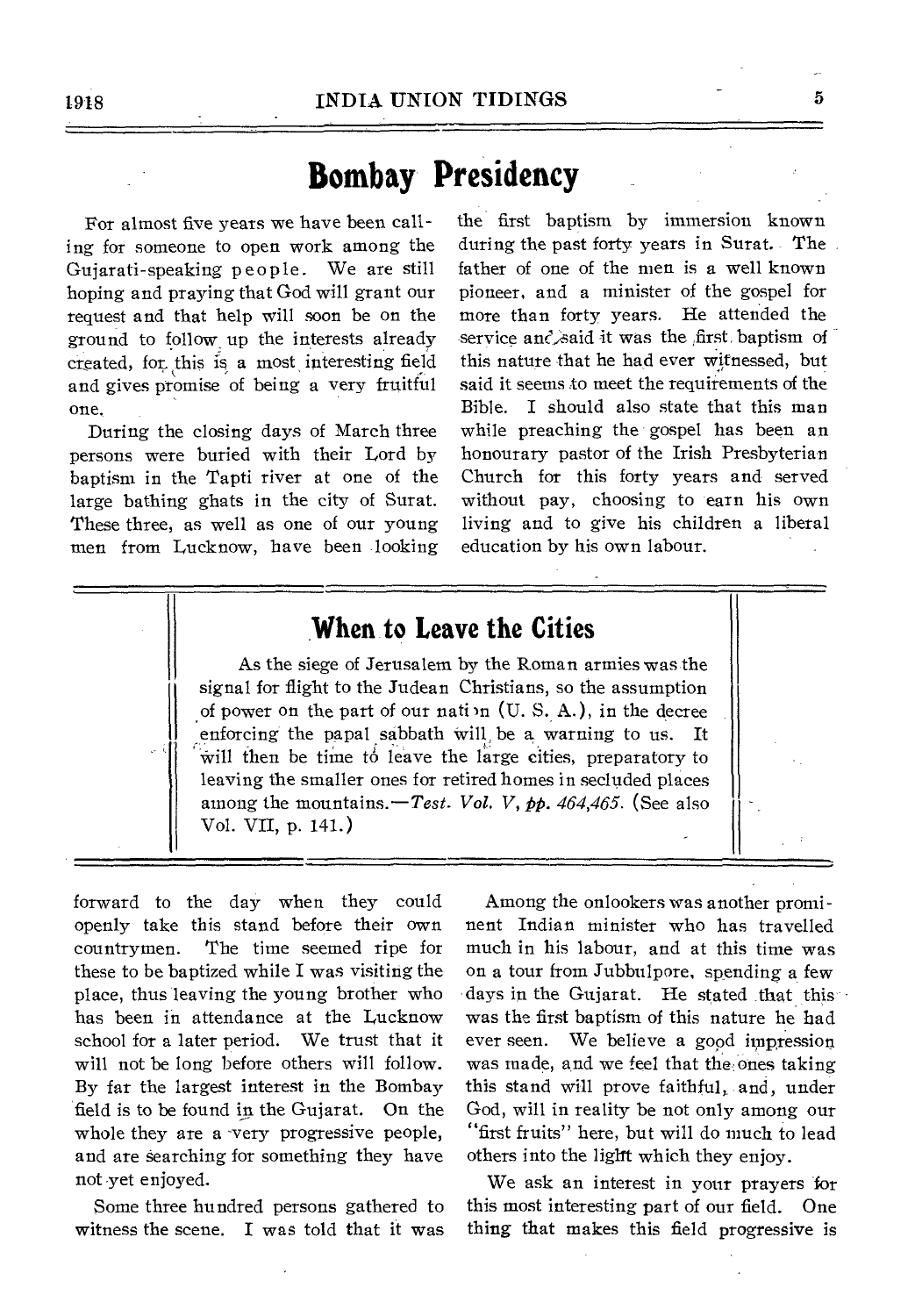that compulsory education has been introduced, and the American system of education has been adopted. If we had compul-

sory education all over the Empire much would be done toward preparing India for the Message. G. W. PETTIT.

## **Madras**

The end of the cool season brings the duty of sending on a report of what has been achieved during the winter in our work for the English-speaking population of Madras. We have' held an effort in the Mount Road district but our interest at Vepery, where our hall is located, was not neglected while the special meetings were in progress. \_At their close, one brother went forward in baptism.

As Madras is a stopping off place for missionaries, coming and going, we have been favoured with the presence of frequent visitors; some of whom have addressed our meetings, and our people have thus received some education on the scope, unity and purpose of the operations we are carrying

**Ingathering**\_ **Service, Malayalam Field,** 

Our first Harvest Ingathering services for this field were held February 27th and 28th and March 1st and 3rd for each company. A small earthen vessel was given \_o each family about six months ago to put their tithes and offerings in; and on the dates mentioned we held services at each place that all might have opportunity to bring their savings. Before the service, every man and woman came with their pots, also with grains, vegetables, roots and fruits. Then, after the service was over, all the perishable materials were put on auction. The following amounts were realized front the several companies: —

| Kolathamal   | Rs. | $11 - 8 - 0$            |
|--------------|-----|-------------------------|
| Vunathakal   |     | $12 - 3 - 3$            |
| Vaoaodu      |     | $-5 - 12 - 0$           |
| Palicokhonam |     | $20 - 14 - 0$           |
|              |     | <b>Total</b> 50 - 5 - 3 |

forward throughout the world. We were the first in India to welcome Brethren E. **Vf.**  Meleen and N. L. Peden to this field. The latter, who is still in  $M_0$ dras, is studying Telugu eight hours a day.

The invitation we have received from headquarters to assist in selling *Signs of the Times* is meeting with the approval of our church members, and a beginning has been made. As experience in the art of soliciting orders is gained we shall see development along this line.

In Madras we find open doors everywhere, and we feel the grave responsibility that is upon us to sound the warning to this the largest and most important city of the south. P. C. POLEY.

## The Lord has indeed blessed our people. They' have never done so well before. We expect still more at the next ingathering.

As this is our hot season we have not been able to work much during the daytime. Cholera and malaria are very prevalent and I was twice attacked by the fever. As no hospitals were near I had to go four or five miles, and when those in charge knew me to be an Adventist they made me pay more for the medicine.

One of our church members was attacked by cholera but escaped, death through prayer. Many deaths have occurred among our neighbours but so far we have been spared.

We are planning to hold open-air lantern lectures in interested places in the near future as Brother Woodward has promised to help with his lantern. We expect some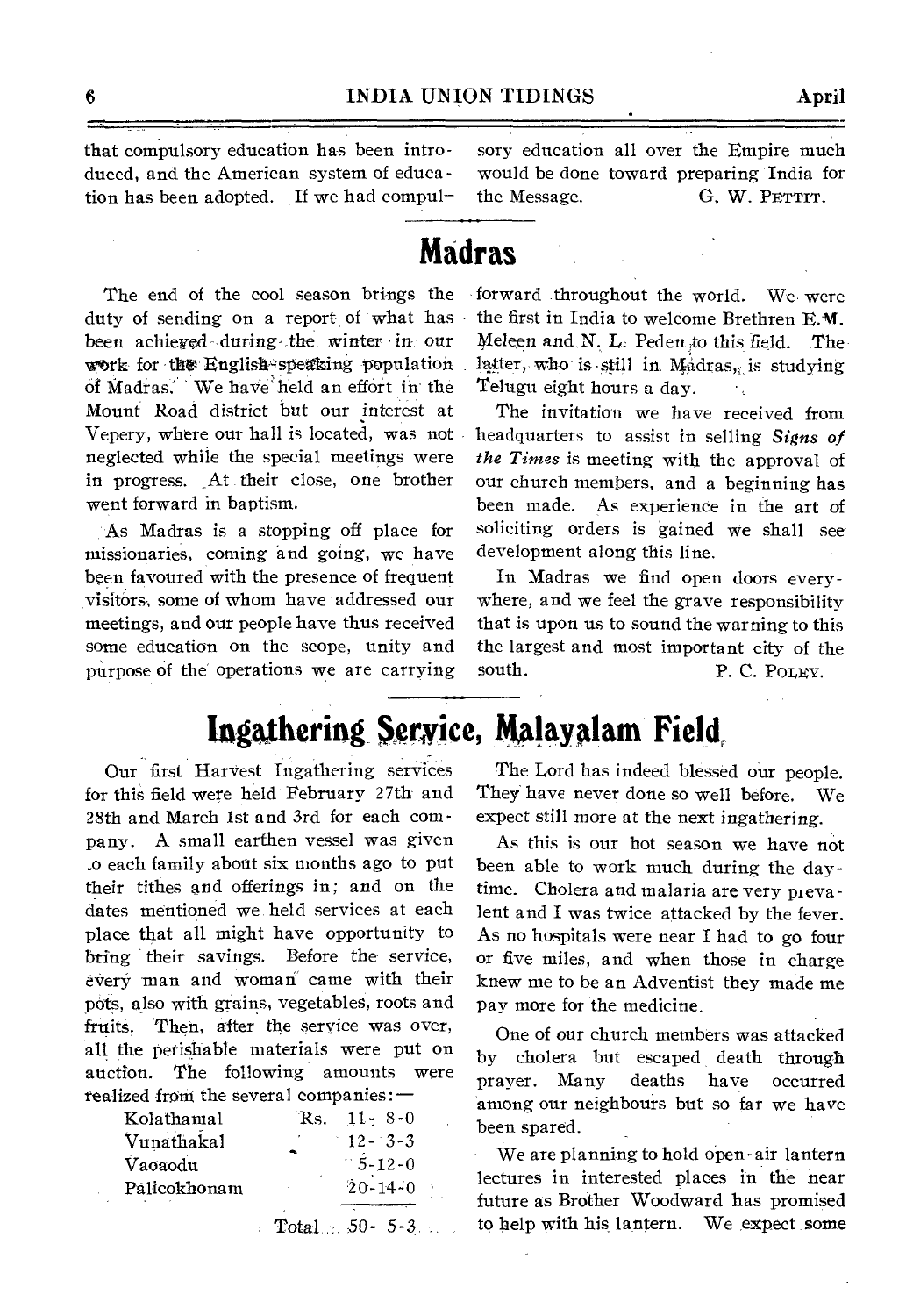will soon be ready for baptism. Many are now studying the Bible with us. Pray for these new believers.

E. D. JOSHUA..

#### **Dropping Members from the Church Roll**

We now have at Union headquarters a list of all our baptized members in the Mission. By the appearance of some of the lists sent in it would seem that sonie churches do not know how to deal with their members who have left the vicinity and have not reported.

It should be clearly understood that all who are not active members of the church and those whose whereabouts are not known should not be left on the regular roll of the church, for this not only has a deadening effect on the church itself but also exaggerates our statistics.

But it is not necessary to take a vote of the church and drop these absent members.

As given in "The Church and Its Organization" by J. N. Loughborough:  $"A$  better plan<sup>-</sup> is . . . that all members whose address can not be learned should be placed upon what should be known as the "retired list," and not be counted with the other membership of the church. This is done with the understanding that as soon as any of these members are heard from, their names shall be added to the regular list of members, provided they have remained faithful in the truth."

We trust this plan will be inaugurated in each church of the Union that we may soon he able to obtain accurate returns regarding our membership.

If so desired, the church could advise church clerks to take up correspondence with a view to locating " retired " communicants, but first of all let us start the "retired list" and lighten our records of the many "lost, strayed, or stolen" members. SECRETARY, I. U. M.

It is a conquest when we can lift ourselves above the annoyance of circumstances over which we have no control; but it is a greater victory when we can make those circumstances our helpers, when we can appreciate the good there is in them.— *Lucy Larrom.* 

Considerable adVerse critcism has been going, the rounds of the missionary papegs concerning an action of the Standing Committee on Mass Movements of the Representative Council of Missions, which reads as follows :—

"That whereas we must keep before our Christian workers in the Chamar Mass Movement area the great danger of the perpetuation of the caste spirit in the Church, and that we should steadily teach our Mass Movement Christians that caste is an evil to be ultimately abolished, we nevertheless feel that the breaking of caste should not be made an indispensable condition of baptism."

*Harvest Field* rightly remarks, " We believe that those who are so keen to bring the *Chamars* to the feet of Christ are laying up in store for themselves and their successors a heritage of trouble and woe. Those who are familiar with the history of the Roman, Lutheran; and other Churches in South India know the long and stern fight those Churches have fought to eradicate caste, and the end is not yet."—True indeed. We cannot bring down the church to the standard of the world that the world may enter the church.

When Brother Town, the secretary of the General Conference Publishing Department, heard that we might have to cease publication of our good paper, *Signs of the Times and Oriental Watchman,* be wrote, "It seems to me it would be worth while to keep up the paper, even though it may be published at some financial loss. I believe that the Mission could well afford to spend on it what it would cost to sustain one good evangelical worker, because *Ibelieve the results of its circulation will be as great or greater than that of any minister in your field."* We are *very* thankful to 'tell you it is reaching the largest 'congregation" of any time in its history. We indeed thank our good brethren and sisters who have made this possible. At a low estimate, about 15,000 persons are getting its monthly messages. Was it not worth the effort?